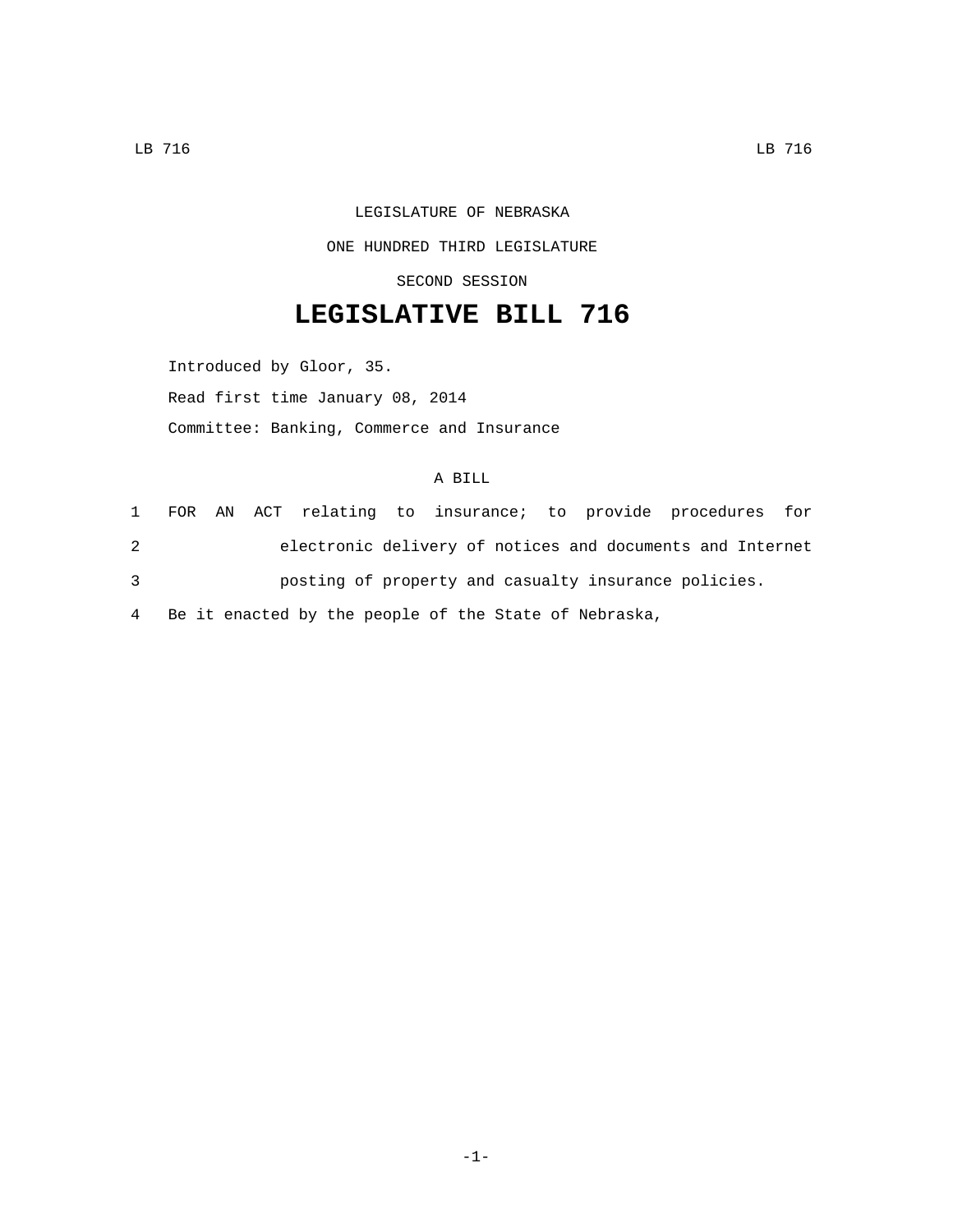| 1            | Section 1. (1) For purposes of this section:                          |
|--------------|-----------------------------------------------------------------------|
| $\mathbf{2}$ | (a) Delivered by electronic means includes:                           |
| 3            | (i) Delivery to an electronic mail address at which a                 |
| 4            | party has consented to receive notices or documents; or               |
| 5            | (ii) Posting on an electronic network or site accessible              |
| 6            | via the Internet, mobile application, computer, mobile device,        |
| 7            | tablet, or any other electronic device, together with separate notice |
| 8            | of the posting which shall be provided by electronic mail to the      |
| 9            | address at which the party has consented to receive notice or by any  |
| 10           | other delivery method that has been consented to by the party; and    |
| 11           | (b) Party means any recipient of any notice or document               |
| 12           | required as part of an insurance transaction, including, but not      |
| 13           | limited to, an applicant, an insured, a policyholder, or an annuity   |
| 14           | contract holder.                                                      |
| 15           | (2) Subject to subsection (4) of this section, any notice             |
| 16           | to a party or any other document required under applicable law in an  |
| 17           | insurance transaction or that is to serve as evidence of insurance    |
| 18           | coverage may be delivered, stored, and presented by electronic means  |
| 19           | so long as it meets the requirements of the Uniform Electronic        |
| 20           | Transactions Act.                                                     |
| 21           | (3) Delivery of a notice or document in accordance with               |
| 22           | this section shall be considered equivalent to any delivery method    |
| 23           | required under applicable law, including delivery by first-class      |
| 24           | mail, certified mail, certificate of mail, or certificate of mailing. |
| 25           | (4) A notice or document may be delivered by electronic               |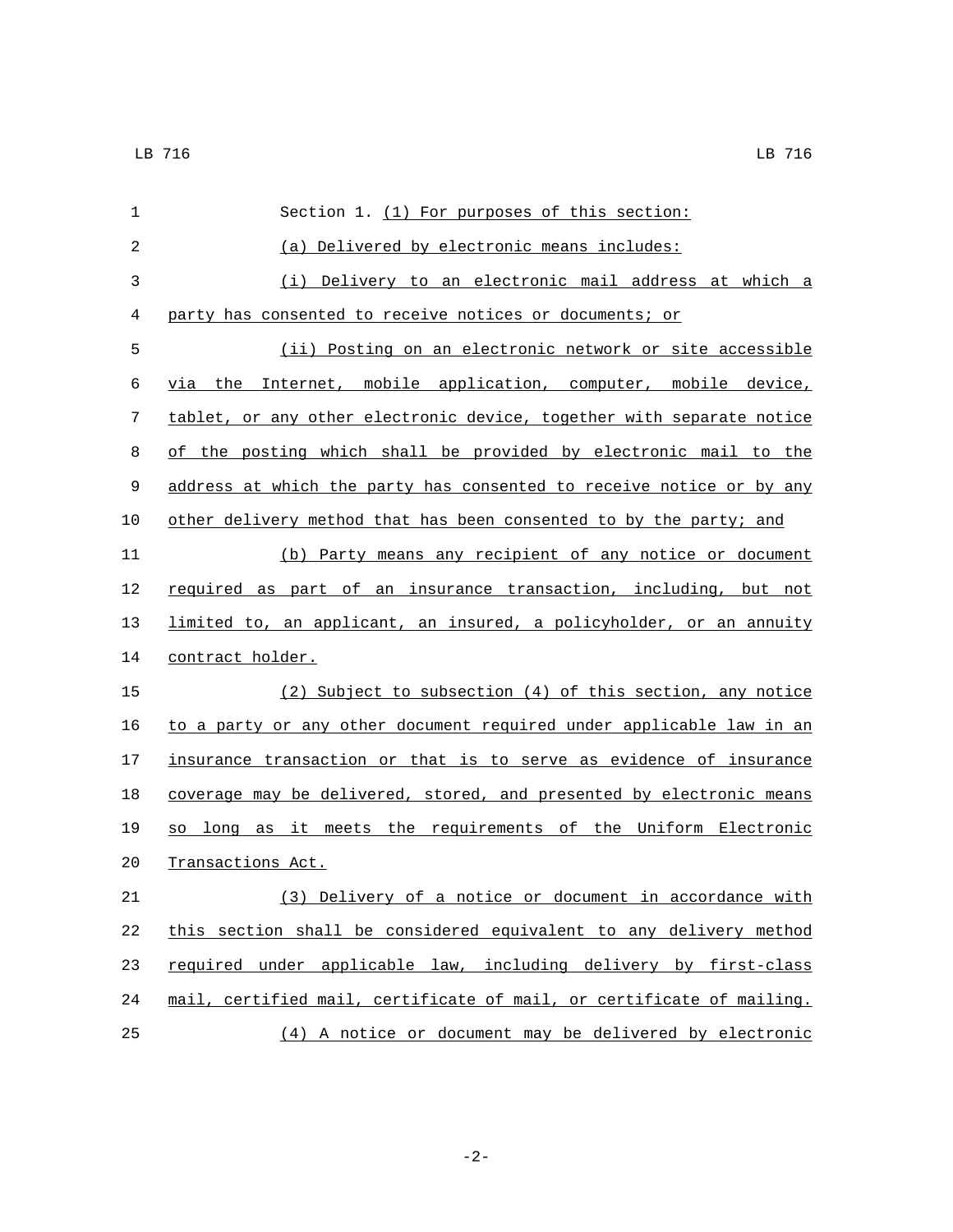| 1  | means by an insurer to a party under this section if:             |
|----|-------------------------------------------------------------------|
| 2  | (a) The party has affirmatively consented to that method          |
| 3  | of delivery and has not withdrawn the consent;                    |
| 4  | (b) The party, before giving consent, is provided with a          |
| 5  | clear and conspicuous statement informing the party of:           |
| 6  | (i) Any right or option of the party to have the notice           |
| 7  | or document provided or made available in paper or another non-   |
| 8  | electronic form;                                                  |
| 9  | (ii) The right of the party to withdraw consent to have a         |
| 10 | notice or document delivered by electronic means and any fees,    |
| 11 | conditions, or consequences imposed in the event consent is       |
| 12 | withdrawn;                                                        |
| 13 | (iii) Whether the party's consent applies:                        |
| 14 | (A) Only to the particular transaction as to which the            |
| 15 | notice or document must be given; or                              |
| 16 | (B) To identified categories of notices or documents that         |
| 17 | may be delivered by electronic means during the course of the     |
| 18 | parties' relationship;                                            |
| 19 | (iv) The means, after consent is given, by which a party          |
| 20 | may obtain a paper copy of a notice or document delivered by      |
| 21 | electronic means and the fee, if any, for the paper copy; and     |
| 22 | (v) The procedure a party must follow to withdraw consent         |
| 23 | to have a notice or document delivered by electronic means and to |
| 24 | update information needed to contact the party electronically;    |
| 25 | (c) The party:                                                    |

-3-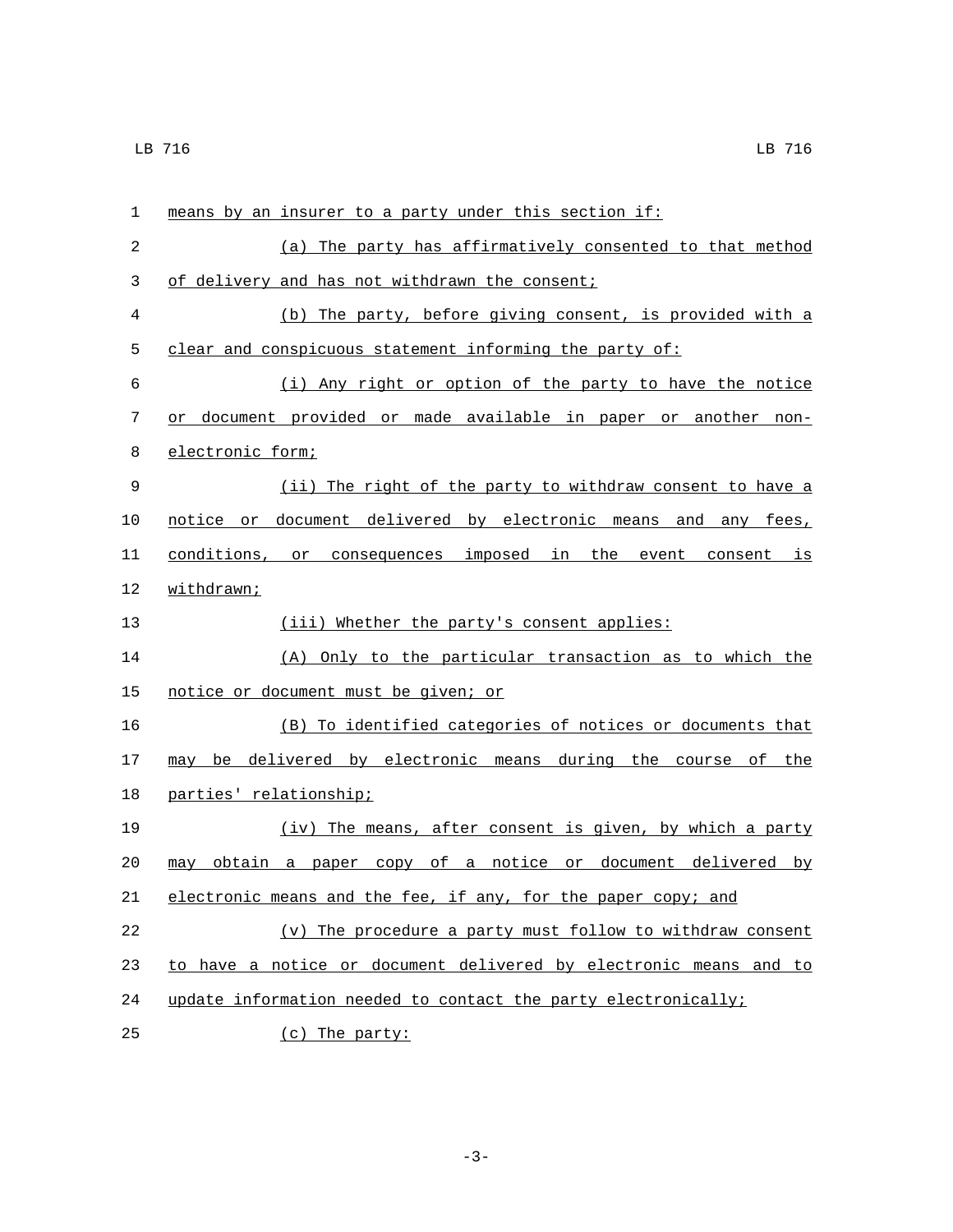| $\mathbf 1$ | (i) Before giving consent, is provided with a statement               |
|-------------|-----------------------------------------------------------------------|
| 2           | of the hardware and software requirements for access to and retention |
| 3           | of a notice or document delivered by electronic means; and            |
| 4           | (ii) Consents electronically, or confirms consent                     |
| 5           | electronically, in a manner that reasonably demonstrates that the     |
| 6           | party can access information in the electronic form that will be used |
| 7           | for notices or documents delivered by electronic means as to which    |
| 8           | the party has given consent; and                                      |
| 9           | (d) After consent of the party is given, the insurer, in              |
| 10          | the event a change in the hardware or software requirements needed to |
| 11          | access or retain a notice or document delivered by electronic means   |
| 12          | creates a material risk that the party will not be able to access or  |
| 13          | retain a subsequent notice or document to which the consent applies:  |
| 14          | (i) Provides the party with a statement of:                           |
| 15          | The revised hardware and software requirements for<br>(A)             |
| 16          | access to and retention of a notice or document delivered by          |
| 17          | electronic means; and                                                 |
| 18          | (B) The right of the party to withdraw consent without                |
| 19          | the imposition of any fee, condition, or consequence that was not     |
| 20          | disclosed under subdivision (4)(b)(ii) of this section; and           |
| 21          | (ii) Complies with subdivision $(4)(b)$ of this section.              |
| 22          | (5) This section does not affect requirements related to              |
| 23          | content or timing of any notice or document required under applicable |
| 24          | $_{law.}$                                                             |
| 25          | (6) If a provision of Chapter 44 or applicable law                    |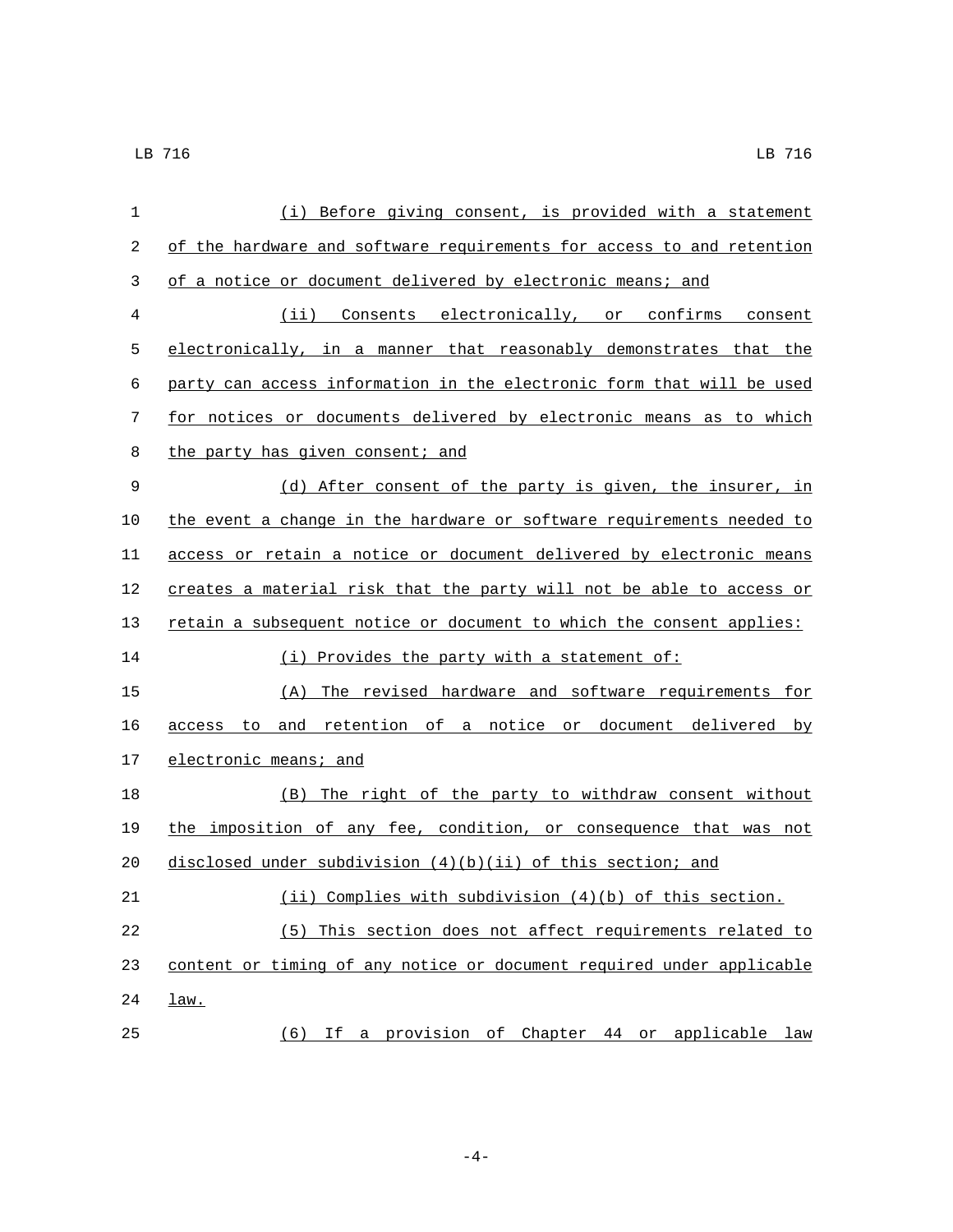| $\mathbf{1}$     | requiring a notice or document to be provided to a party expressly    |
|------------------|-----------------------------------------------------------------------|
| 2                | requires verification or acknowledgment of receipt of the notice or   |
| 3                | document, the notice or document may be delivered by electronic means |
| 4                | only if the method used provides for verification or acknowledgment   |
| 5                | <u>of receipt.</u>                                                    |
| 6                | (7) The legal effectiveness, validity, or enforceability              |
| $\boldsymbol{7}$ | of any contract or policy of insurance executed by a party may not be |
| 8                | denied solely because of the failure to obtain electronic consent or  |
| 9                | confirmation of consent of the party in accordance with subdivision   |
| 10               | $(4)(c)(ii)$ of this section.                                         |
| 11               | (8) A withdrawal of consent by a party does not affect                |
| 12               | the legal effectiveness, validity, or enforceability of a notice or   |
| 13               | document delivered by electronic means to the party before the        |
| 14               | withdrawal of consent is effective. A withdrawal of consent by a      |
| 15               | party is effective within a reasonable period of time after receipt   |
| 16               | of the withdrawal by the insurer. Failure by an insurer to comply     |
| 17               | with subdivision $(4)(d)$ of this section may be treated, at the      |
| 18               | election of the party, as a withdrawal of consent for purposes of     |
| 19               | this section.                                                         |
| 20               | (9)<br>This section does not apply to a notice or document            |
| 21               | delivered by an insurer in an electronic form before the effective    |
| 22               | date of this act to a party who, before that date, has consented to   |
| 23               | receive notice or document in an electronic form otherwise allowed by |
| 24               | <u>law.</u>                                                           |
| 25               | (10) If the consent of a party to receive certain notices             |

-5-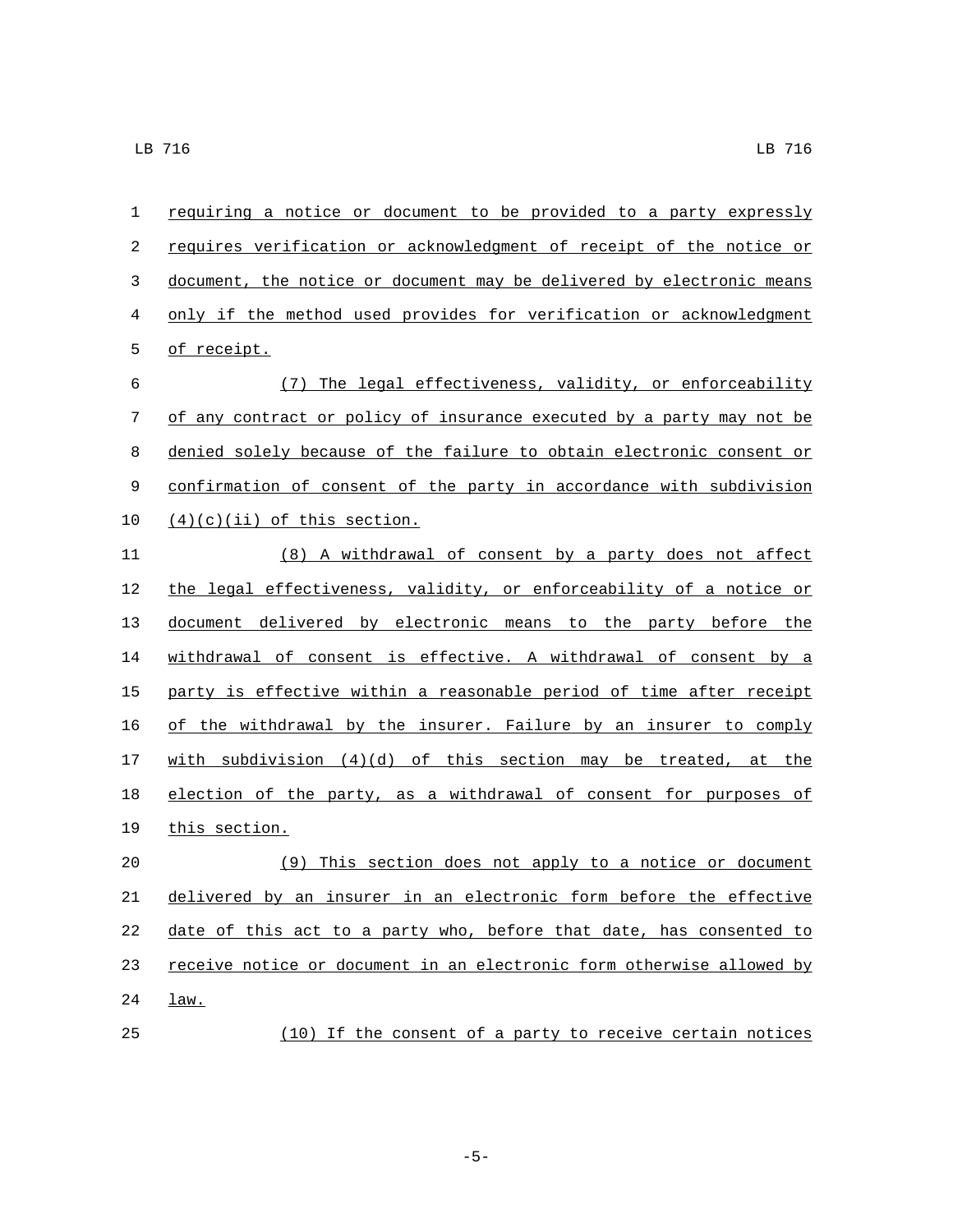| 1  | or documents in an electronic form is on file with an insurer before  |
|----|-----------------------------------------------------------------------|
| 2  | the effective date of this act, and pursuant to this section an       |
| 3  | insurer intends to deliver additional notices or documents to such    |
| 4  | party in an electronic form, then prior to delivering such additional |
| 5  | notices or documents electronically, the insurer shall notify the     |
| 6  | party of:                                                             |
| 7  | (a) The notices or documents that may be delivered by                 |
| 8  | electronic means under this section that were not previously          |
| 9  | delivered electronically; and                                         |
| 10 | (b) The party's right to withdraw consent to have notices             |
| 11 | or documents delivered by electronic means.                           |
| 12 | (11) Except as otherwise provided by law, if an oral                  |
| 13 | communication or a recording of an oral communication from a party    |
| 14 | can be reliably stored and reproduced by an insurer, the oral         |
| 15 | communication or recording may qualify as a notice or document        |
| 16 | delivered by electronic means for purposes of this section. If a      |
| 17 | provision of Chapter 44 or applicable law requires a signature or a   |
| 18 | notice or document to be notarized, acknowledged, verified, or made   |
| 19 | under oath, the requirement is satisfied if the electronic signature  |
| 20 | of the person authorized to perform those acts, together with all     |
| 21 | other information required to be included by the provision, is        |
| 22 | attached to or logically associated with the signature, notice, or    |
| 23 | document.                                                             |
| 24 | (12) This section shall not be construed to modify,                   |
| 25 | limit, or supersede the federal Electronic Signatures in Global and   |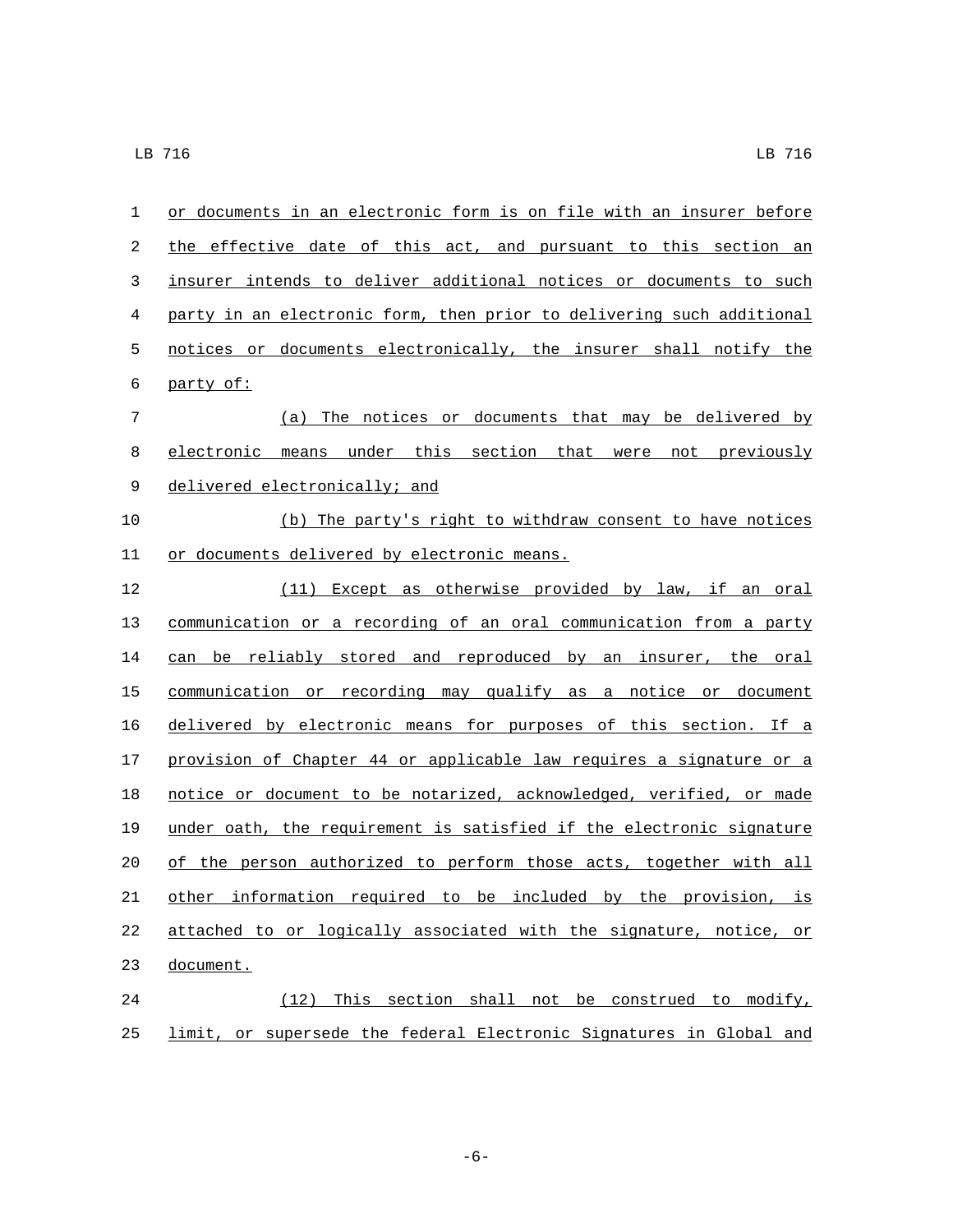|  | National Commerce Act. |  |
|--|------------------------|--|
|  |                        |  |

 Sec. 2. Notwithstanding the provisions of section 1 of this act, standard property and casualty insurance policies and endorsements that do not contain personally identifiable information may be mailed, delivered, or posted on the insurer's web site. If the insurer elects to post insurance policies and endorsements on its web site in lieu of mailing or delivering them to the insured, the insurer must comply with all of the following conditions: (1) The policy and endorsements must be accessible and remain that way for as long as the policy is in force; (2) After the expiration of the policy, the insurer must 12 archive its expired policies and endorsements for a period of five 13 years and make them available upon request; (3) The policies and endorsements must be posted in a manner that enables the insured to print and save the policy and endorsements using programs or applications that are widely available 17 on the Internet and free to use; (4) The insurer must provide the following information in, or simultaneous with, each declarations page provided at the time of issuance of the initial policy and any renewals of that policy: (a) A description of the exact policy and endorsement 22 forms purchased by the insured; (b) A method by which the insured may obtain, upon 24 request and without charge, a paper copy of the policy; and (c) The Internet address where the policy and

-7-